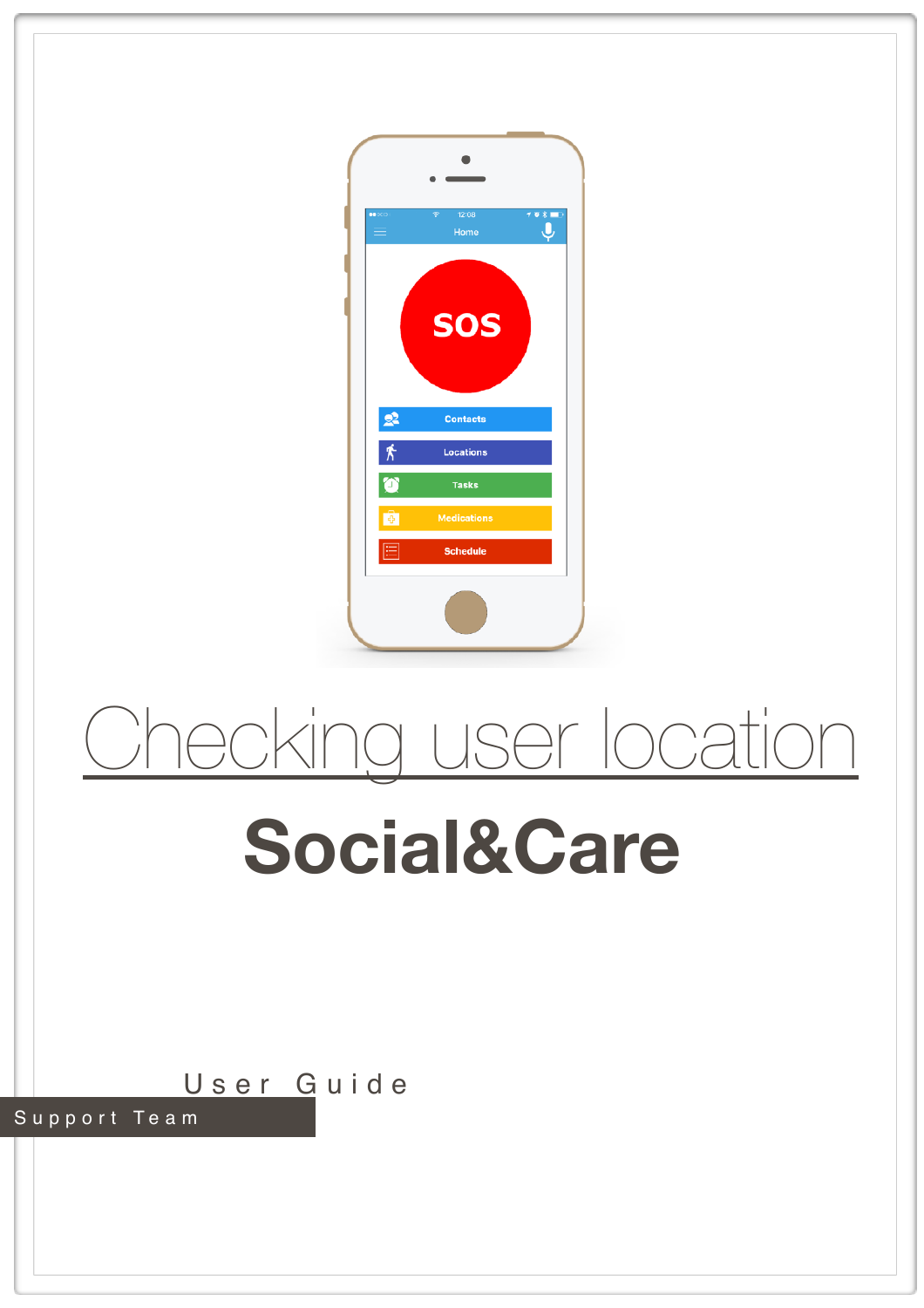You can configure your relatives' usual locations and you can define safety areas around those locations in Social&Care

Social Care will notify you when your relatives reach one of the predefined locations and every time they leave the safety areas

Besides, you can check your loved one location at all times

## **Process to check your relative location is very simple:**



## **1.- Select a user to check his location**

Social&Care offers you another specific tutorial to configure locations where you can consult:

- How to define security zones
- Set up secure locations
- How to set up notifications so that Social&Care will inform you if your relative reaches a safety location or is outside the security zones

In this tutorial we show you how to check the position of your relative at any time

> On your device, select Settings from the Social&Care main menu



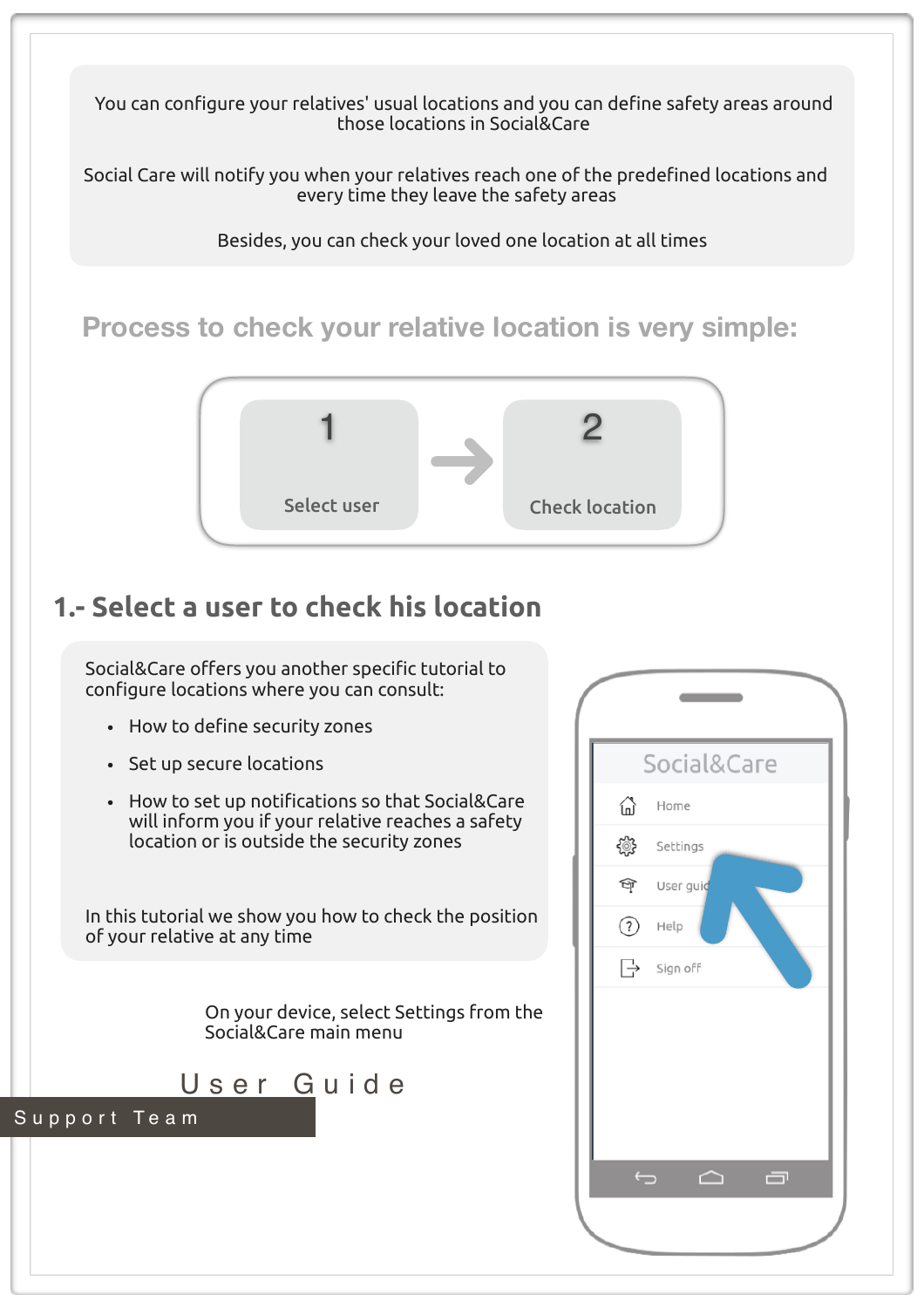Select the person you want to check the location for

(If you have not yet paired with your loved one's device, first consult our **Pairing devices tutorial**)



|                                                      | Settings                                                                                                                                                                                      |  |
|------------------------------------------------------|-----------------------------------------------------------------------------------------------------------------------------------------------------------------------------------------------|--|
| In this device<br>R William                          |                                                                                                                                                                                               |  |
| In others devices<br>$\mathfrak{L}$ Sofía            |                                                                                                                                                                                               |  |
| <sub>1</sub> g co<br>If you w<br>from a<br>code in t | manage this device remotely,<br>device, enter the following<br>ring option that you will find<br>e Settings menu<br>984653AB2J892<br>More information:<br>www.socialandcare.com?page_id=12464 |  |
| $\overline{\mathbb{C}}$                              | Ō<br>△                                                                                                                                                                                        |  |
|                                                      |                                                                                                                                                                                               |  |

Now, you are remotely configuring your relative's settings.

Press the **Heat Map** button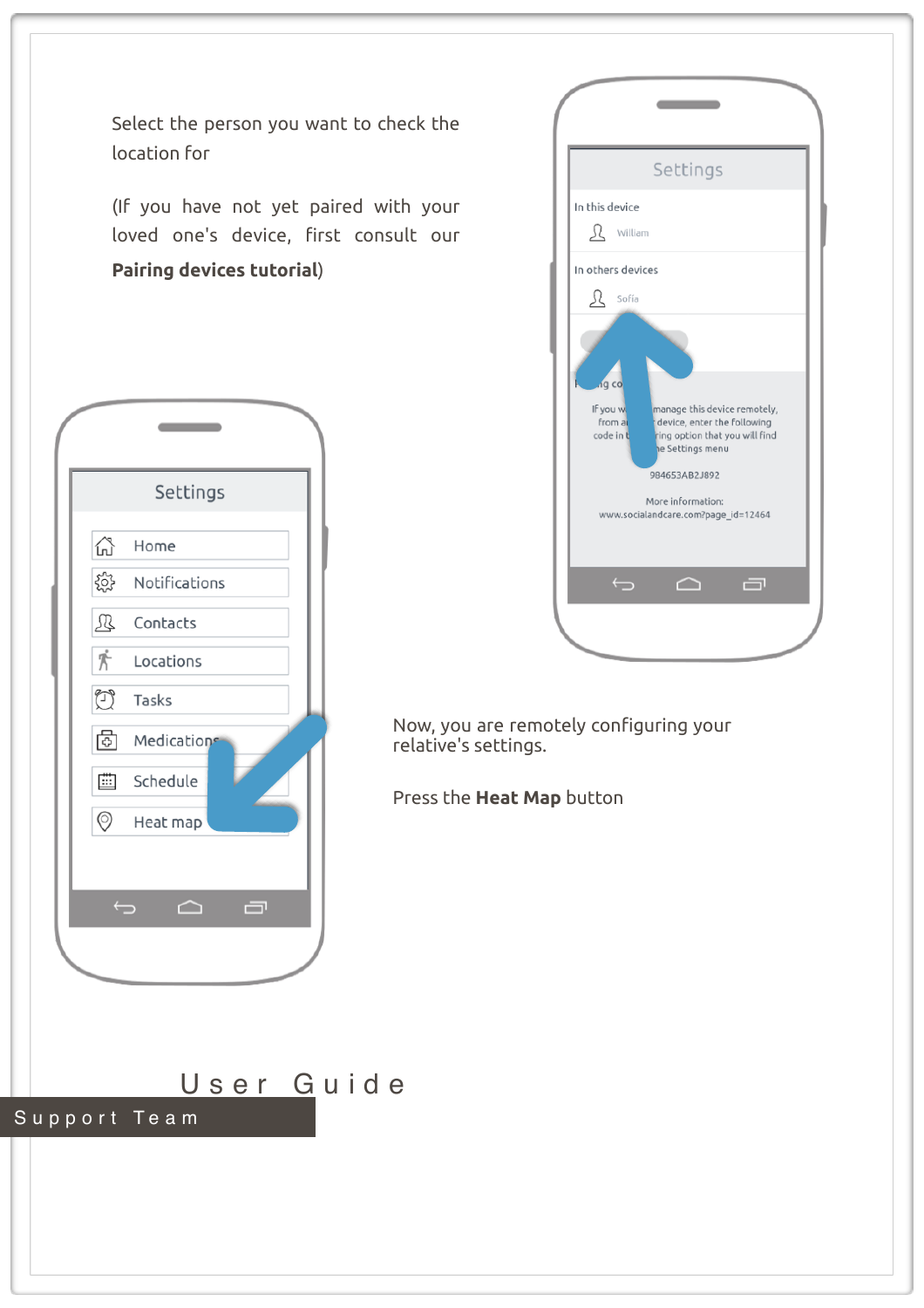